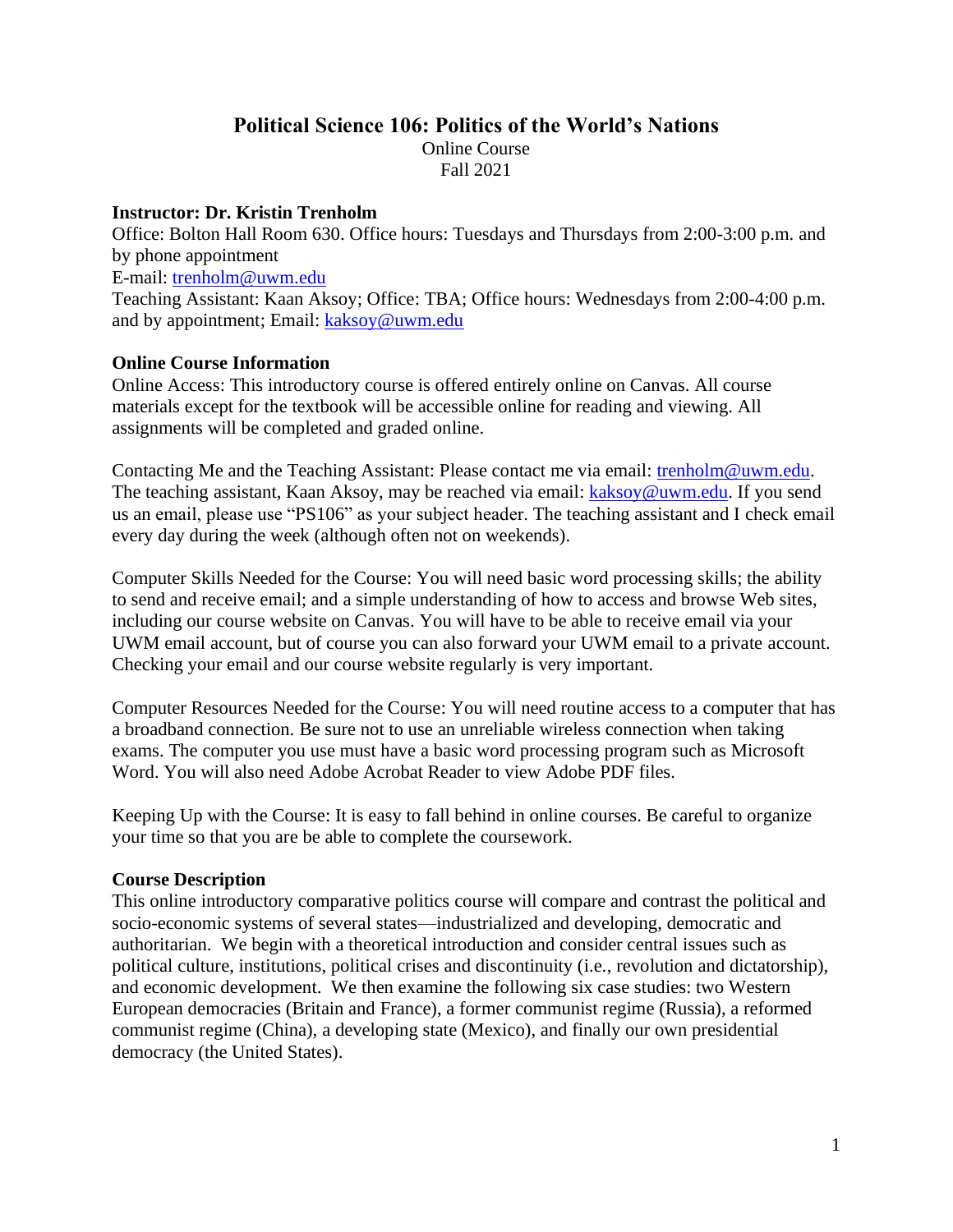## **Learning Objectives**

Having completed this course, students should be familiar with the key concepts and theories that are applied in the country studies considered in this course. Students will also understand the learning objectives outlined at the beginning of each case study. Furthermore, students should enhance their critical and analytical skills in the process and apply such skills to more current research and debate in the field of comparative politics. In short, students should take from this class the critical thinking skills that will enhance their discriminating consumption of professional research and contemporary journalistic arguments in the field.

## **Grades**

Grades will be based on two midterm exams (25% each), one final exam (25%), and the best five of six short writing assignments that I call thought papers (25%). No make-up exams will be given without a documented medical excuse or an excused University absence. I do not accept late papers. However, *students may submit their thought papers early* and may choose to work ahead. The papers will not be graded until after the stated due dates.

The six thought papers submitted on Canvas and are due as scheduled:

- Thought Paper One on Britain (Edelman): Thursday, September 28, 2021, due by 9:00 a.m.
- Thought Paper Two on France (Giry): Tuesday, October 12, 2021, due by 9:00 a.m.
- Thought Paper Three on Russia (Soldatov and Borogan): Thursday, October 28, 2021, due by 9:00 a.m.
- Thought Paper Four on China (Economy): Thursday, November 11, 2021, due by 9:00 a.m.
- Thought Paper Five on Mexico (Bonner): Thursday, December 2, 2021, due by 9:00 a.m.
- Thought Paper Six on US (Berman): Tuesday, December 14, 2021, due by 9:00 a.m.

The two midterm exams and the final exam must be taken online between 7:00 a.m. in the morning and 11:59 p.m. at night (a 17-hour time window). The exams are each 35 minutes and are scheduled as follows:

- First Midterm Exam: Thursday, October 14, 2021, 7:00 a.m.-11:59 p.m.
- Second Midterm Exam: Tuesday, November 16, 2021, 7:00 a.m.-11:59 p.m.
- Final Exam: Thursday, December 16, 2021, 7:00 a.m.-11:59 p.m.

You will take the essay exams online in a timed format. You will have a set amount of time—35 minutes—to take an exam. You must complete the exam in that amount of time. Once you start an exam, you must finish it—there is no starting an exam, exiting, and coming back to it at another time. Each exam may only be taken one time. Each of the midterms and the final exam will consist of one multi-part essay question. To avoid losing your work while you are writing, you might want to write up your essay in your word-processing program, and then copy-andpaste it into the Canvas exam window. Once you have completed your essay, be sure to click on the relevant Canvas icon to submit your answer.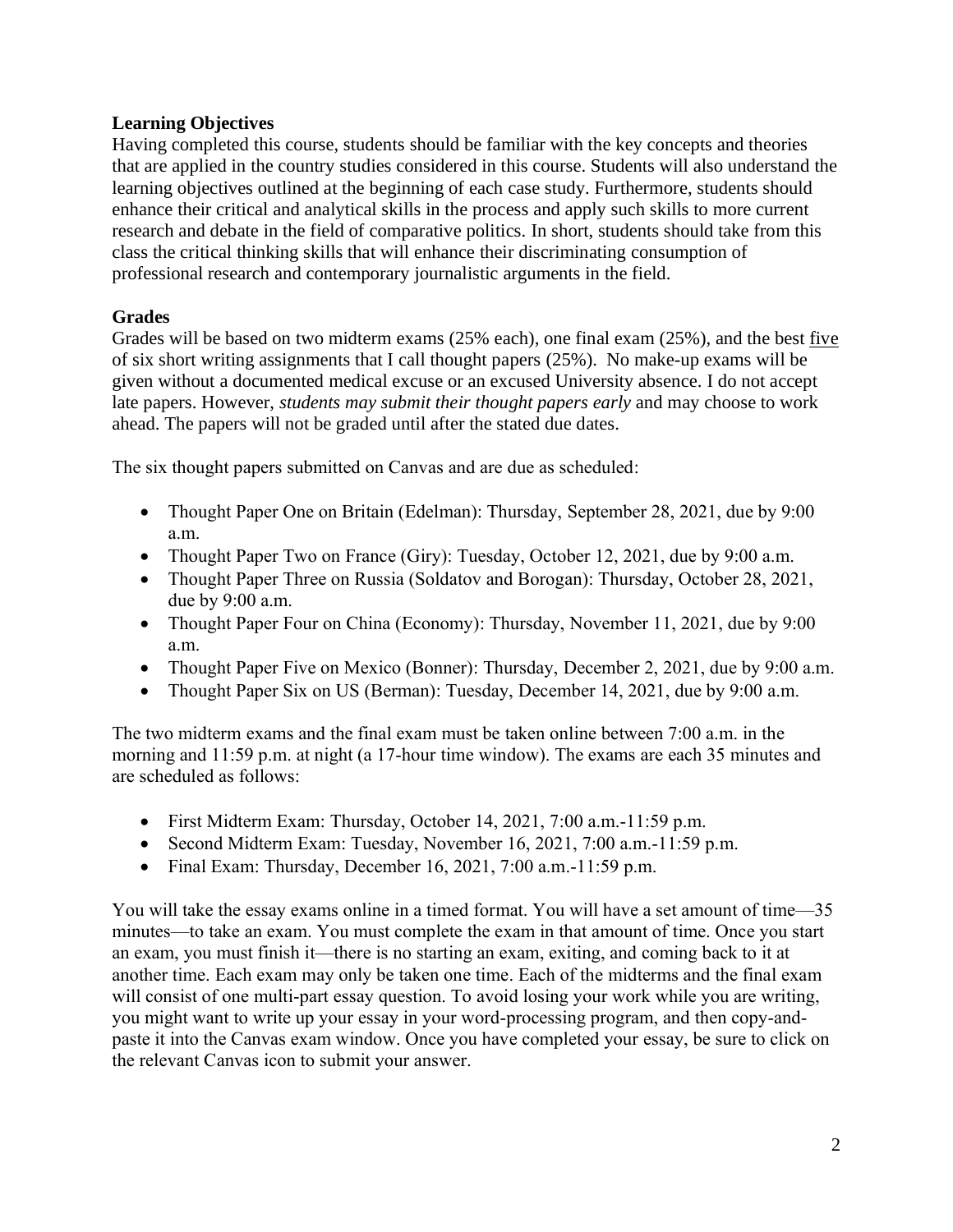On Canvas, grades will be assigned on a 0-4.0 scale. The following list shows how these numerical scores equate to letter grades:

- $\bullet$   $A = 4$
- $A = 3.67$
- $B+=3.33$
- $\bullet$  B = 3
- $B = 2.67$
- $C+=2.33$
- $\bullet$   $C = 2$
- $C = 1.67$
- $D+=1.33$  $\bullet$  D = 1
- $D = .67$
- $\bullet \quad F = 0$

Exam and paper grades will be posted on Canvas about one week after exams are taken. Students with questions about their grades should discuss them first (via email) with the Teaching Assistant. If any issues remain unresolved, students should then contact me. Final course grades will be posted on PAWS.

Students are responsible to complete and represent their work honestly, to cite sources appropriately, and to respect others' academic endeavors. Students must use their own words in completing exams. Copying-and-pasting from other sources, including course content materials, will result in a failing grade.

For this three-credit course, students are expected to devote six hours of study per week reading, studying, and working on assignments.

For additional information about UWM University policies see the Secretary of the University web site at: [http://www.uwm.edu/Dept/SecU/SyllabusLinks.pdf.](http://www.uwm.edu/Dept/SecU/SyllabusLinks.pdf) The link below contains a list of University policies and links regarding such issues as incompletes, grade appeal procedures, and University policy governing academic misconduct, among other things: <https://uwm.edu/secu/wp-content/uploads/sites/122/2016/12/Syllabus-Links.pdf>

# **UWM Fall 2021 Covid-19 Statement**

**Panther Community Health and Safety Standards:** UWM has implemented reasonable health and safety protocols, taking into account recommendations by local, state and national public health authorities, in response to the COVID-19 pandemic. As a member of our campus community, you are expected to abide by the Panther Interim COVID-Related Health & Safety Rules, which were developed in accordance with public health guidelines. These standards apply to anyone who is physically present on campus, UWM grounds, or participating in a UWMsponsored activity:

- All individuals visiting UWM facilities must wear face coverings while indoors;
- Unvaccinated students coming to campus are required to test weekly for COVID-19; and,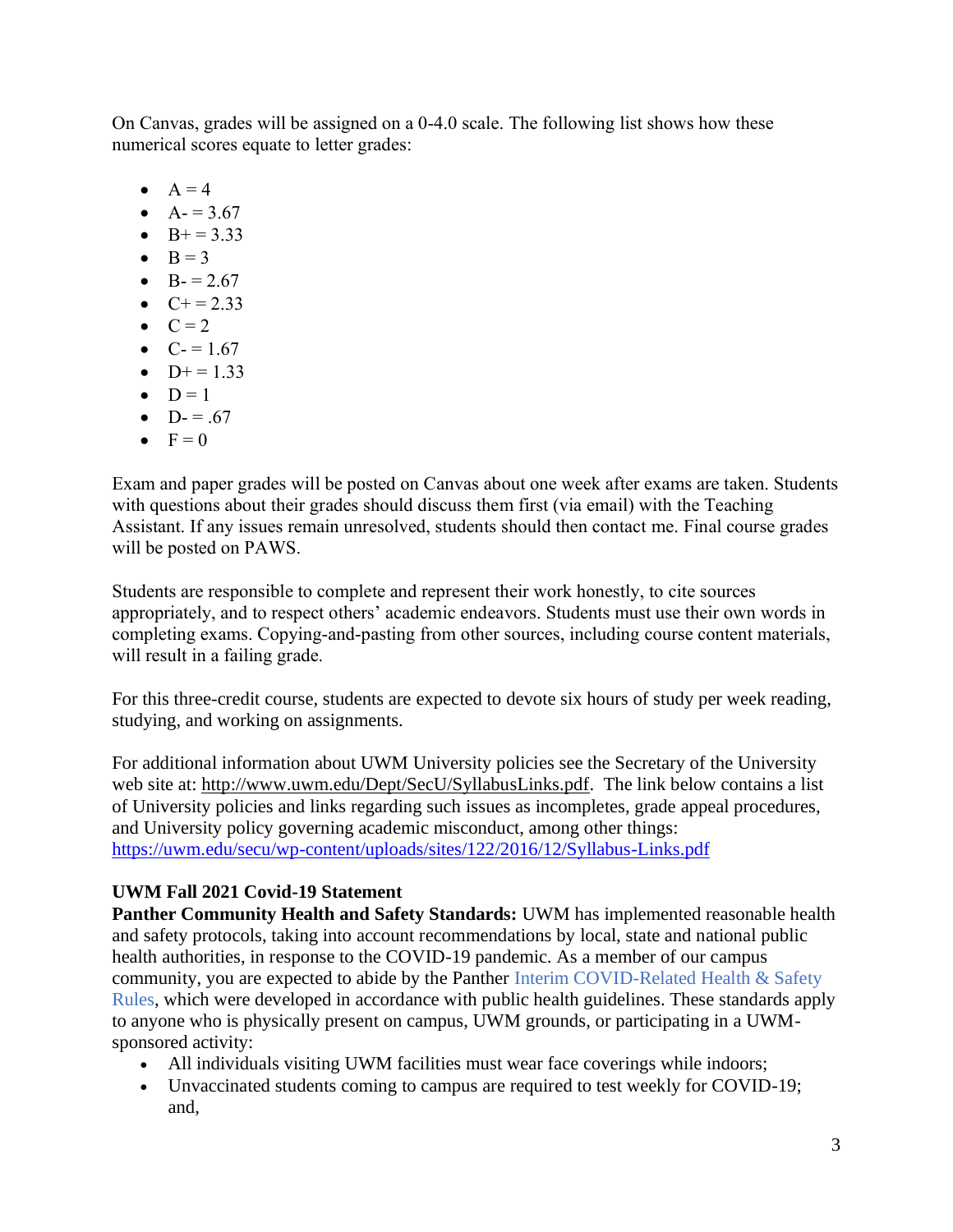• You should check daily for COVID-19 symptoms and not come to campus if you are feeling sick. Additional details about student and staff expectations can be found on the UWM COVID-19 webpage.

### **Readings**

The required digital textbook is available to rent online at: [http://www.uwm@ecampus.com](http://www.uwm@ecampus.com/) G. Bingham Powell, Jr., Russell J. Dalton, and Kaare Strom eds. (2018) *Comparative* 

*Politics Today: A World View*. The twelfth edition. New York: Pearson Longman. ISBN: 9780134639789.

Please rent the twelfth edition as it is the most current. If you use an older version, you will be missing information.

Other, shorter readings listed below are on the course Canvas site.

- Blair, Tony. (2007) "A Battle for Global Values." *Foreign Affairs* 86:1 (January/February) pp.1-7.
- UK Cabinet Office and Prime Minister's Office. (June 21, 2017) "Queen's Speech December 19, 2019. Her Majesty's most gracious speech to both Houses of Parliament." Transcript of the Speech, exactly as it was Delivered." 19 December 2019: < [https://www.gov.uk/government/speeches/queens-speech-december-](https://www.gov.uk/government/speeches/queens-speech-december-2019)[2019>](https://www.gov.uk/government/speeches/queens-speech-december-2019) Accessed 1/9/2020.
- Edelman, Eric. (2010) "A Special Relationship in Jeopardy." *The American Interest*  (July/August) pp.2-10.
- Giry, Stéphanie. (2006) "France and Its Muslims." *Foreign Affairs* 85:5 (September/October) pp.87-104.
- Murphy, Kim. (2007) "Ruble Rousers: The Poison-and-Caviar World of Russian Oligarchs in London." *The New Republic* (April) pp.34-37.
- Soldatov, Andrei and Borogan, Irina. (2010) "Russia's New Nobility: The Rise of the Security Services in Putin's Kremlin." *Foreign Affairs* 89:5 (September/October) pp.80-96.
- Economy, Elizabeth. (2018) "China's New Revolution: The Reign of Xi Jinping." *Foreign Affairs* 93:6 (May/June) pp.60-74.
- Rubio, Luis and Davidow, Jeffery. (2006) "Mexico's Disputed Election." *Foreign Affairs* 85:5 (September/October) pp.75-85.
- Bonner, Robert. (2010) "The New Cocaine Cowboys: How to Defeat Mexico's Drug Cartels. *Foreign Affairs* 89:4 (July/August 2010) pp. 35-47.
- Dresser, Denise. (2018) "Can Mexico Be Saved? The Peril and Promise of Lopez Obrador." *Foreign Affairs* 97:5 (September/October) pp.157-168.
- Berman, Sheri. (2016) "Populism is not Fascism, But It Could Be a Harbinger." *Foreign Affairs* 95:6 (November/December) pp. 39-44.

#### **Course Schedule:**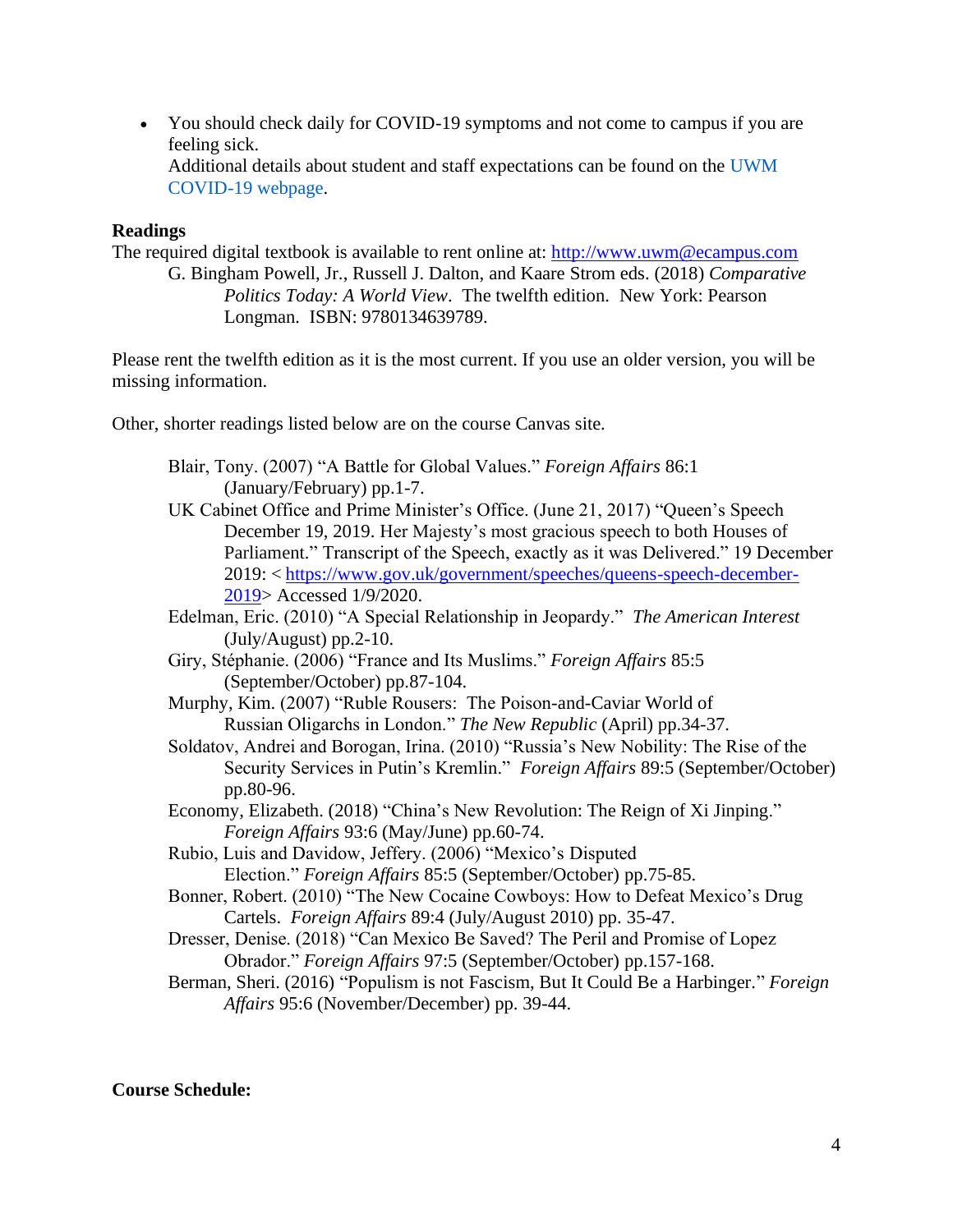I. Introduction and Structural/Functional Theoretical Framework

Weeks 1 and 2 (9/2 & 9/7): Issues and Problems in Comparative Politics and Almond and Powell's Comparative Model of Political System, Process, and Policy.

- Required reading: *Comparative Politics Today: A World View,* chapters, 1, 2, and 3 (pp. 1-54).
- Suggested reading: Fukuyama, Francis. (1989) "The End of History?" *The National Interest* (Summer) pp. 3-18. Canvas.
- Huntington, Samuel P. (1993) "The Clash of Civilizations?" *Foreign Affairs* (Summer) 72:3 pp. 22-49. Canvas.

Weeks 2 and 3 (9/9 & 9/14): System, Process, and Policy continued.

Required reading: *Comparative Politics Today: A World View,* chapters 4, 5, and 6 (pp. 55-131). Interest groups, interest aggregation and political parties, government and policymaking, and public policy.

## **II. Britain**

Weeks 3, 4, and 5 (9/16, 9/21, 9/23, & 9/28): Britain

- Required reading: *Comparative Politics Today: A World View* (chapter 7), "Politics in Britain" by Richard Rose, pp. 132-172.
- Also required reading: Blair, Tony. (2007) "A Battle for Global Values." *Foreign Affairs* 86:1 (January/February) pp.1-7. Canvas.
- Edelman, Eric. (2010) "A Special Relationship in Jeopardy." *The American Inte*rest (July/August) pp.2-10. Canvas.
- Suggested reading: UK Cabinet Office and Prime Minister's Office. (December 19), "Queen's Speech 2019 Transcript of the Speech, exactly as it was Delivered." 19 December 2019. Canvas. To view the December 19, 2019, State Opening of Parliament—The Queen's Speech—BBC News, see the following web links: [<https://www.youtube.com/watch?v=jtm9aMEC74U>](https://www.youtube.com/watch?v=jtm9aMEC74U) [<https://www.youtube.com/watch?v=MZxzzPRNvLY>](https://www.youtube.com/watch?v=MZxzzPRNvLY)

9/28 (Tuesday): Thought Paper One on Britain (i.e., Eric Edelman's argument) due by 9:00 a.m.

# **III. France**

Weeks 5, 6, & 7 (9/30, 10/5, 10/7, & 10/12): France

- Required reading: *Comparative Politics Today: A World View* (chapter 8), "Politics in France" by Martin A. Schain, pp. 174-217.
- Also required reading: Giry, Stéphanie. (2006) "France and Its Muslims." *Foreign Affairs*  (September/October) 85:5, pp. 87-104. Canvas.

10/12 (Tuesday): Thought Paper Two on France (i.e., Stéphanie Giry's argument) due by 9:00 a.m.

## **First Midterm: Thursday, October 14, 2021, 7:00 a.m.-11:59 p.m. (A 35-minute essay exam)**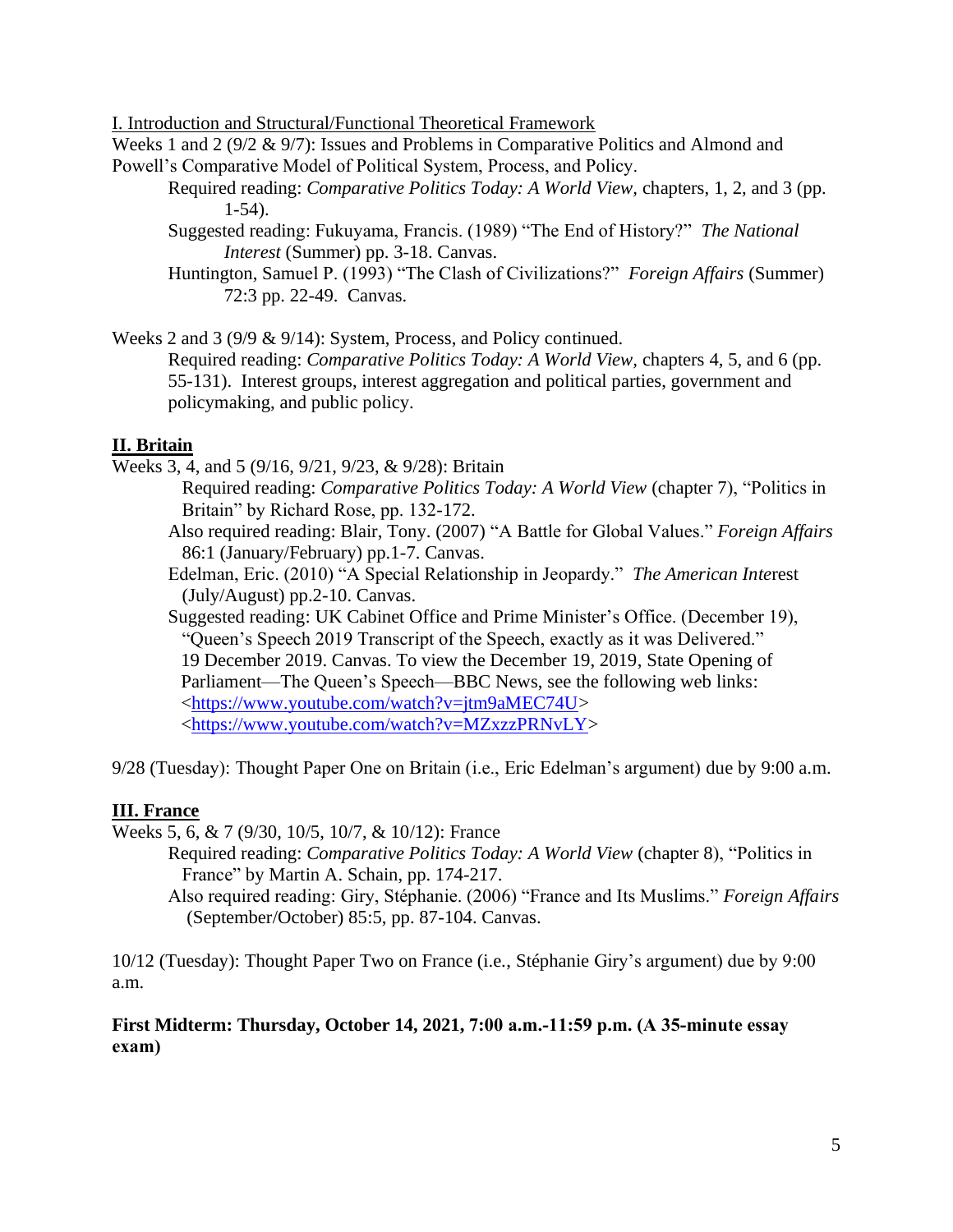### **IV. Russia**

Weeks 8 & 9 (10/19, 10/21, 10/26 & 10/28): Russia

Required reading: *Comparative Politics Today*: *A World View* (chapter 11), "Politics in Russia" by Thomas F. Remington, pp. 298-339.

Also required readings: Soldatov, Andrei and Borogan, Irina. (2010) "Russia's New Nobility: The Rise of the Security Services in Putin's Kremlin." *Foreign Affairs* 89:5 (September/October) pp.80-96. Canvas.

Murphy, Kim. (2007) "Ruble Rousers: The Poison-and-Caviar World of Russian Oligarchs in London." *The New Republic* (April), pp. 34-37. Canvas.

10/28 (Thursday): Thought Paper Three on Russia (i.e., Soldatov and Borogan's argument) due by 9:00 a.m.

## **V. China**

Weeks 10 & 11 (11/2, 11/4, 11/9 & 11/11): China

- Required reading: *Comparative Politics Today: A World View* (chapter 12), "Politics in China" by Melanie Manion, pp. 340-381.
	- Also required: Economy, Elizabeth. (2018) "China's New Revolution: The Reign of Xi Jinping." *Foreign Affairs* 93:6 (May/June) pp.60-74. Canvas.

11/11 (Thursday): Thought Paper Four on China (i.e., Elizabeth Economy's argument) due by 9:00 a.m.

### **Second Midterm**: **Tuesday, November 16, 2021, 7:00 a.m.-11:59 p.m. (A 35-minute essay exam)**

## **VI. Mexico**

Weeks 12, 13, & 14 (11/18, 11/23, 11/30 & 12/2): Mexico

Required reading: *Comparative Politics Today: A World View* (chapter 13), "Politics in Mexico" by Wayne A. Cornelius and Jeffrey A. Weldon, pp. 382-421.

Also required readings: Rubio, Luis and Jeffery Davidow. (2006) "Mexico's Disputed Election." *Foreign Affairs* (September/October), 85:5 pp.75-85. Canvas.

Bonner, Robert. (2010) "The New Cocaine Cowboys: How to Defeat Mexico's Drug Cartels." *Foreign Affairs* 89:4 (July/August 2010) pp. 35-47. Canvas.

Recommended: Dresser, Denise. (2018) "Can Mexico Be Saved? The Peril and Promise of Lopez Obrador." *Foreign Affairs* 97:5 (September/October) pp.157-168. Canvas.

## **UWM Thanksgiving Break November 24-28, 2021**

12/2 (Thursday): Thought Paper Five on Mexico (i.e., Robert Bonner's argument) due by 9:00 a.m.